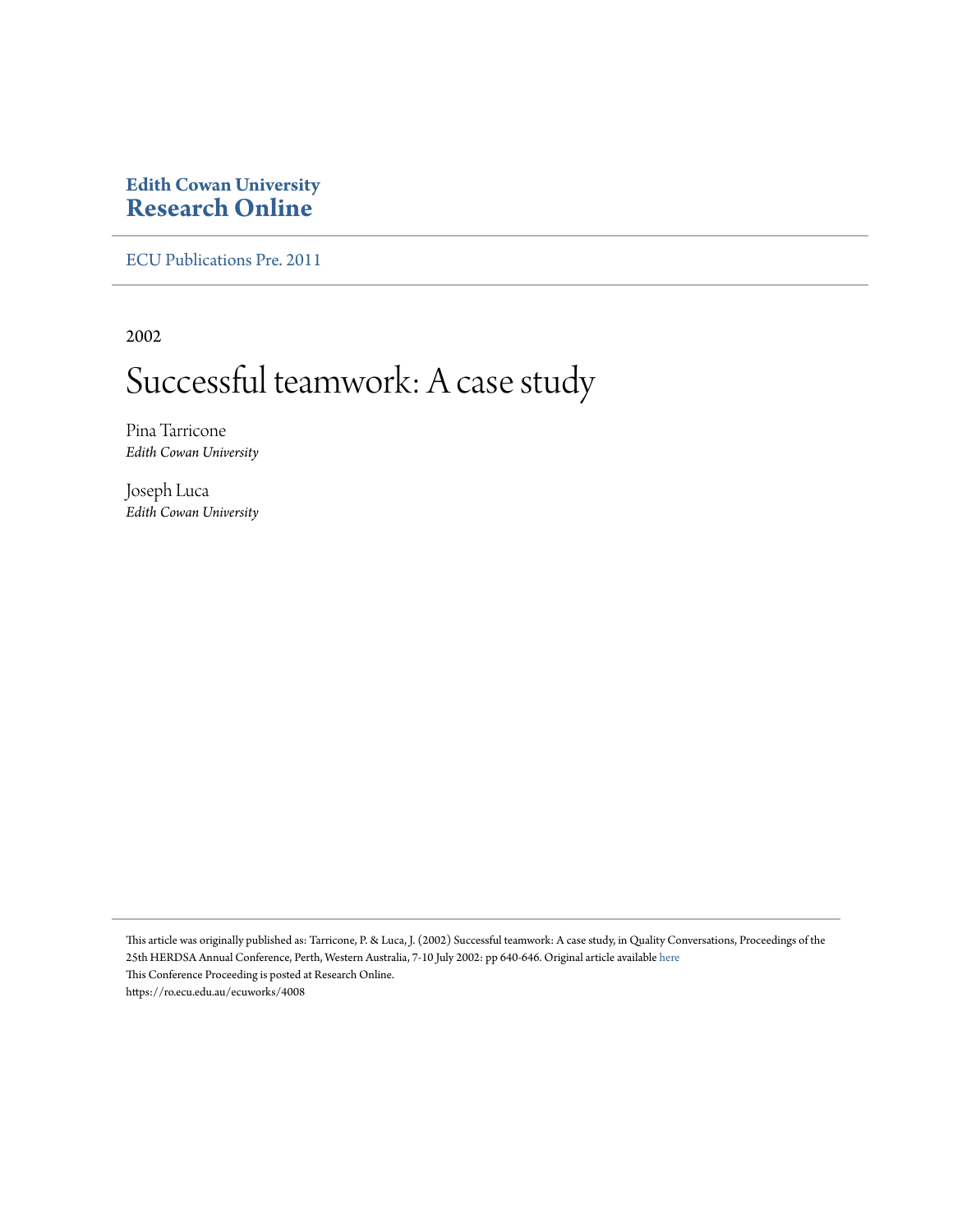

Higher Education Research and Development Society of Australasia, Inc

# **Quality Conversations**

*Proceedings of the* 

## **25th HERDSA Annual Conference**

7-10 July 2002

Perth, Western Australia

Tarricone, P. & Luca, J. (2002) Successful teamwork: A case study, in *Quality Conversations, Proceedings of the 25th HERDSA Annual Conference, Perth, Western Australia, 7-10 July 2002: pp 640.*

Published 2002 by the Higher Education Research and Development Society of Australasia, Inc PO Box 27, Milperra, NSW 2214, Australia www.herdsa.org.au

ISSN: 0155-6223 ISBN: 0 90 8557 51 5

This research paper was reviewed using a double blind peer review process that meets DEEWR requirements. Two reviewers were appointed on the basis of their independence, expertise and experience and received the full paper devoid of the authors' names and institutions in order to ensure objectivity and anonymity. Where substantial differences existed between the two reviewers, a third reviewer was appointed. Papers were evaluated on the basis of originality, quality of academic merit, relevance to the conference theme and the standard of writing/presentation. Following review, this full paper was presented at the international conference.

Copyright@ 2002 HERDSA and the authors. Apart from any fair dealing for the purposes of research or private study, criticism or review, as permitted under the Copyright, Design and Patent Act, 2005, this publication may only be reproduced, stored or transmitted, in any for or by any means, with the prior permission in writing of the publishers, or in the case of reprographic reproduction in accordance with the terms and licenses issued by the copyright Licensing Agency. Enquiries concerning reproduction outside those terms should be sent to the publishers at the address above.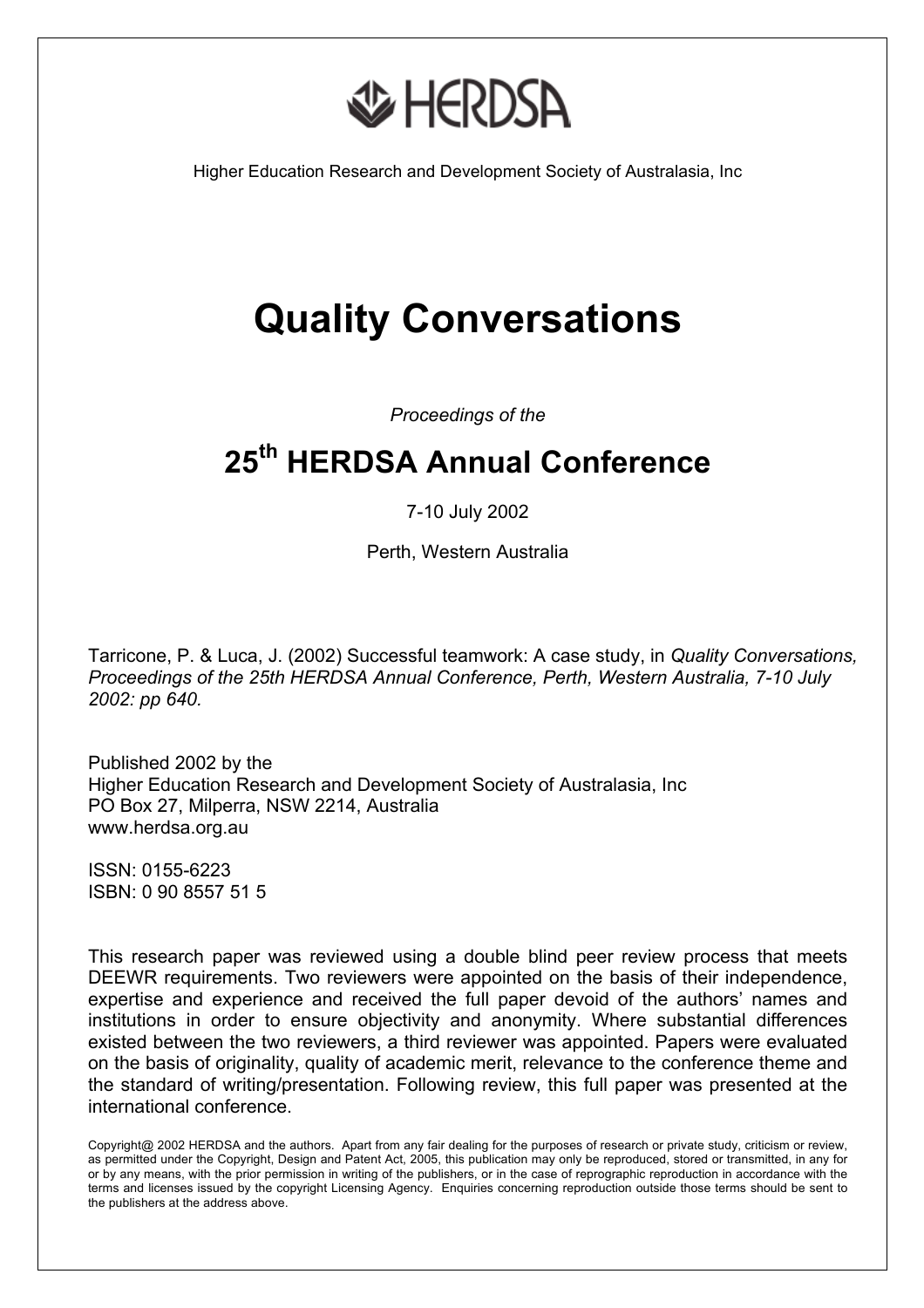## **Successful teamwork: A case study**

✝✝✝✝✝✝✝✝✝✝✝✝✬✭✝✝✝✝✝✝✝✝✝✝✝✝

**Pina Tarricone** Edith Cowan University, Perth, Australia g.tarricone@ecu.edu.au

**Joe Luca** Edith Cowan University, Perth, Australia j.luca@ecu.edu.au

*Abstract: Why are some teams successful and others unsuccessful? What criteria or attributes are needed for success? Contemporary teaching and learning practice over the past few years in higher education institutions has seen a proliferation of open-ended constructivist learning designs that incorporate collaboration. This has promoted the need for identifying essential attributes needed for successful teamwork. This study reviews the literature with a view of identifying a framework that educators can use to help promote effective teamwork in their classes. A case study is used to investigate two teams of final year multimedia students completing a project-based unit, in which teamwork was an essential ingredient and immersed in an authentic context. Attributes gleaned from the literature for successful teamwork was used to compare the two diverse teams.*

*Keywords: Teamwork, higher education, authentic environment*

#### **Introduction**

With the shift from a predominately instructivist to constructivist pedagogy the need for tertiary educators to use a variety of teaching strategies and methods is becoming increasingly important. Learning designs need to incorporate student-centred team based learning pedagogy such as project-based, case-based, inquiry-based and problem-based scenarios (Oliver, 2001). Students need to be immersed in learning environments that promote real learning in real contexts. Teams and teamwork help to promote deep learning that occurs through interaction, problem solving, dialogue, cooperation and collaboration (Johnson & Johnson, 1995).

These learning designs promote the construction of knowledge as they are embedded in a social experience with a team environment (Vygotsky, 1978). Effective teamwork can affect the successful delivery and implementation of these learning designs. Tertiary educators cannot assume students will the knowledge, understanding and skills needed to create and contribute to a synergistic team environment.

Through a review of the literature, this paper identifies a range of attributes considered necessary for successful teamwork. These are then used to compare two contrasting teams with a view of confirming their validity through a case study.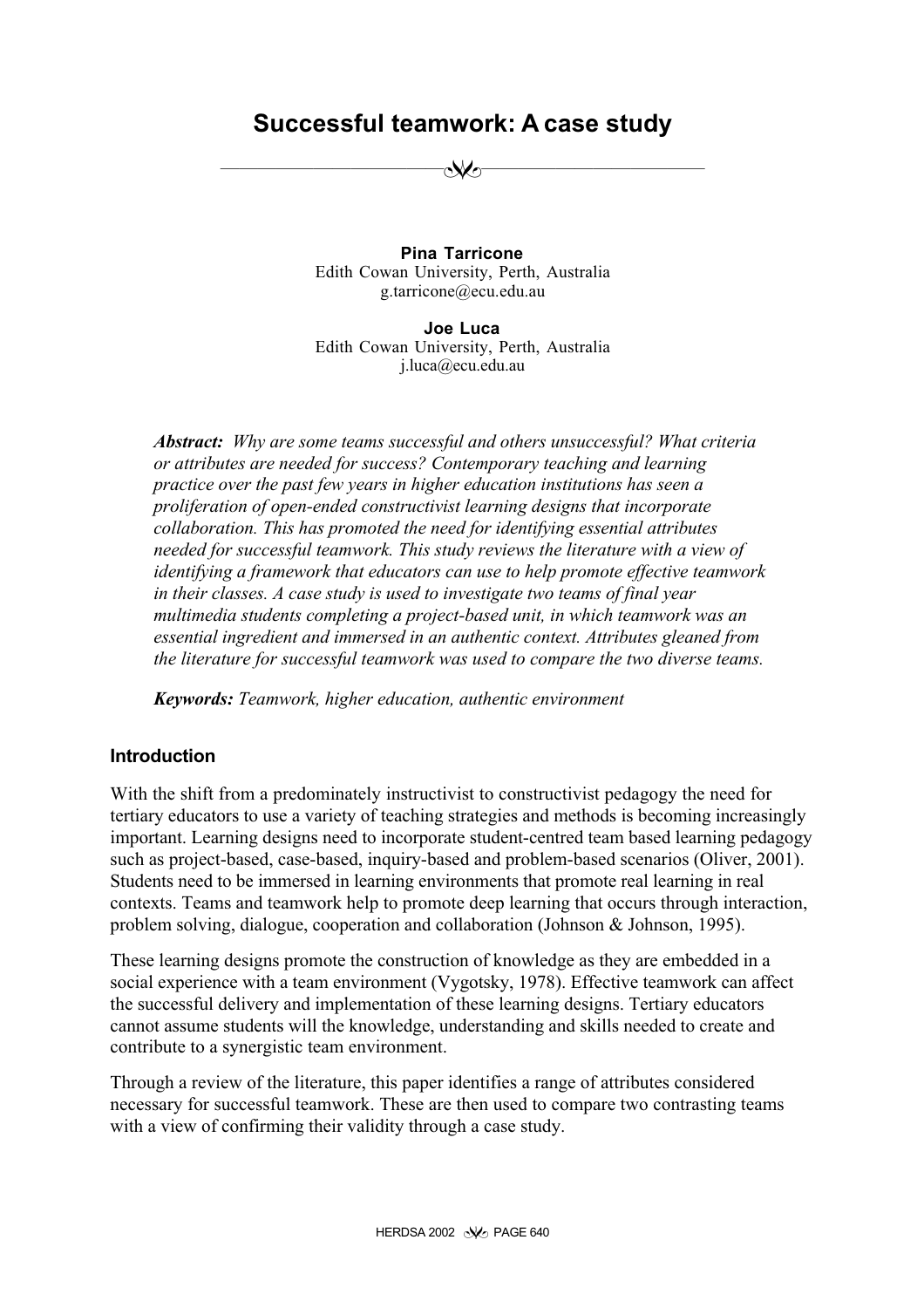#### **Attributes of Effective Teamwork**

Teamwork is defined by Scarnati (2001, p. 5) "as a cooperative process that allows ordinary people to achieve extraordinary results". Harris & Harris (1996) also explain that a team has a common goal or purpose where team members can develop effective, mutual relationships to achieve team goals. Teamwork replies upon individuals working together in a cooperative environment to achieve common team goals through sharing knowledge and skills. The literature consistently highlights that one of the essential elements of a team is its focus toward a common goal and a clear purpose (Fisher, Hunter, & Macrosson, 1997; Johnson & Johnson, 1995, 1999; Parker, 1990; Harris & Harris, 1996). Teams are an integral part of many organizations and should be incorporated as part of the delivery of tertiary units. Successful teamwork relies upon synergism existing between all team members creating an environment where they are all willing to contribute and participate in order to promote and nurture a positive, effective team environment. Team members must be flexible enough to adapt to cooperative working environments where goals are achieved through collaboration and social interdependence rather than individualised, competitive goals (Luca & Tarricone, 2001).

Research has provided a number of attributes required for successful teamwork. Many of these attributes have been consistently identified in the literature. Table 1 provides a summary of literature on the successful attributes needed for effective teamwork as follows:

- *Commitment to team success and shared goals*  team members are committed to the success of the team and their shared goals for the project. Successful teams are motivated, engaged and aim to achieve at the highest level;
- *Interdependence* team members need to create an environment where together they can contribute far more than as individuals. A positive interdependent team environment brings out the best in each person enabling the team to achieve their goals at a far superior level (Johnson & Johnson, 1995, 1999). Individuals promote and encourage their fellow team members to achieve, contribute, and learn;
- *Interpersonal Skills* includes the ability to discuss issues openly with team members, be honest, trustworthy, supportive and show respect and commitment to the team and to its individuals. Fostering a caring work environment is important including the ability to work effectively with other team members;
- *Open Communication and positive feedback -* actively listening to the concerns and needs of team members and valuing their contribution and expressing this helps to create an effective work environment. Team members should be willing to give and receive constructive criticism and provide authentic feedback;
- *Appropriate team composition* is essential in the creation of a successful team. Team members need to be fully aware of their specific team role and understand what is expected of them in terms of their contribution to the team and the project; and
- *Commitment to team processes, leadership & accountability* team members need to be accountable for their contribution to the team and the project. They need to be aware of team processes, best practice and new ideas. Effective leadership is essential for team success including shared decision-making and problem solving.

#### **Case Study**

Final year students enrolled in the Interactive Multimedia course at Edith Cowan University are required to develop skills and expertise in managing the design and development of client web sites. The unit IMM 3228/4228 – "Project Management Methodologies", uses teams of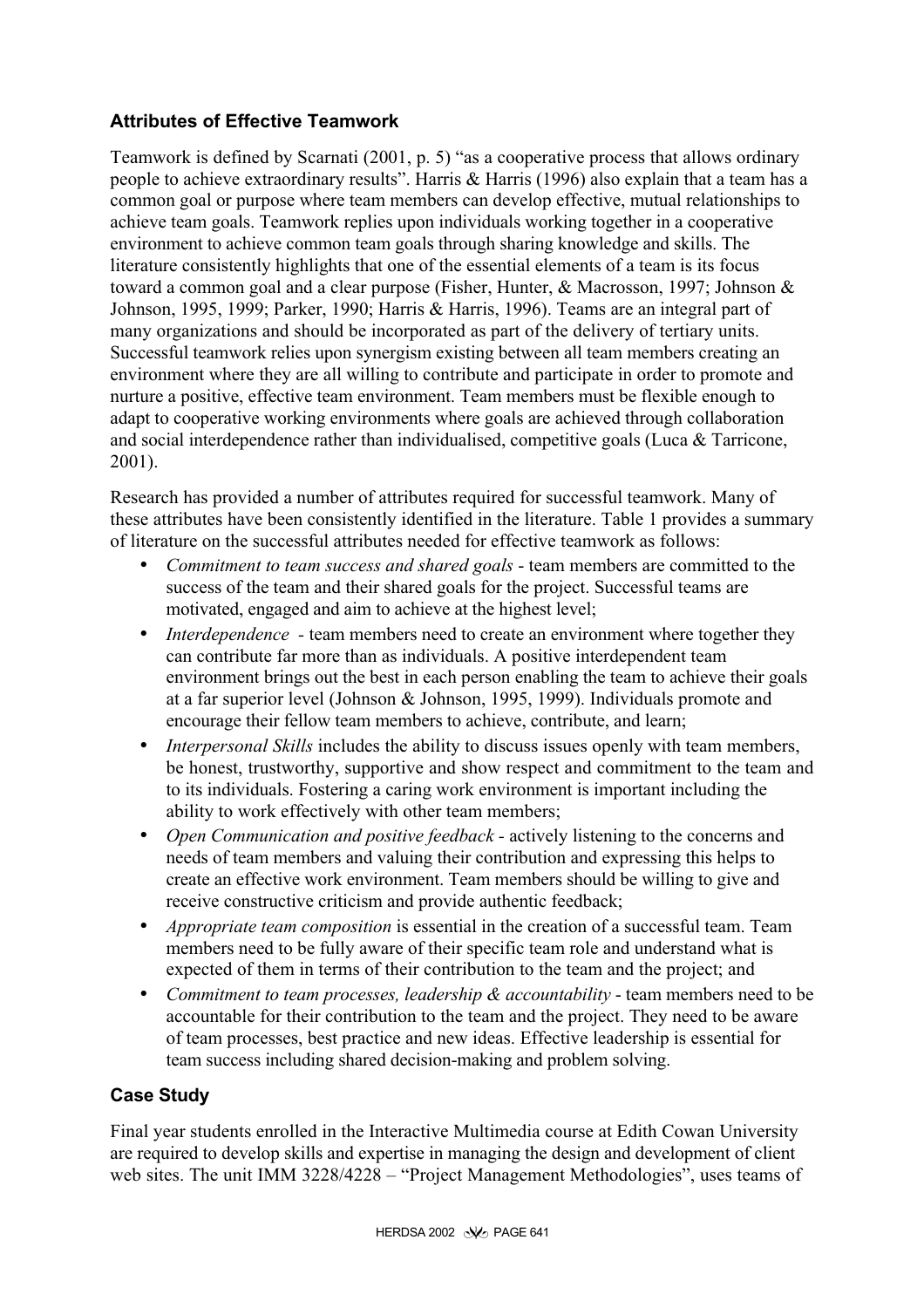four or five students to utilise their specialist skills to meet a "real need" for an industry client. Team roles include programmers, graphic designers and project managers. There were 82 students (20 teams) completing this unit. The aim was to have students experience project management issues that occur when dealing with "real" clients in "real" projects and was heavily focused on teamwork and problem solving. The environment was based on the learning principles of authenticity, self-regulation and reflection (Luca & Oliver, 2001). Features included student contracts, journals (for self/peer assessment & reflection), "Conference Centre" for problem solving, bulletin boards, time management tools, syllabus and assessment materials, lecture notes, legal/QA templates, relevant URL's, web sites and assignments developed by previous students and a student details database.

Within this setting, two teams were selected for investigation. One team was highly successful in developing a quality product, and collaborated in a highly successful manner. Another team, experienced severe team problems, which caused it to become dysfunctional and had to be split. Data was collected on both of these teams from focus groups sessions, interviews and questionnaires that were recorded and transcribed for analysis. A summary of the results is discussed below with reference to key attributes needed for successful teamwork as outlined in Table 1.

| <b>Key Attributes</b>                                    | <b>Descriptors</b>                                                                                                                |
|----------------------------------------------------------|-----------------------------------------------------------------------------------------------------------------------------------|
| <b>Commitment to</b><br>team success and<br>shared goals | • participants understand their purpose and share their goals – the combination achieves<br>mission (Francis & Young, 1979)       |
|                                                          | • members must share a strong common goal (Kets De Vries, 1999)                                                                   |
|                                                          | • groups provide each member of the team with prestige and recognition (Scarnati, 2001)                                           |
|                                                          | • successful teams are motivated to succeed (Bradley & Frederic, 1997)                                                            |
|                                                          | • there is strong team commitment to succeed (Critchley & Casey, 1986)                                                            |
|                                                          | • members have strong shared values and beliefs (Kets De Vries, 1999)                                                             |
|                                                          | • engaged in and satisfied with their work (Wageman, 1997)                                                                        |
|                                                          | • creation of a team atmosphere that is informal, relaxed, comfortable and non-judgemental<br>(Harris & Harris, 1996)             |
|                                                          | • promote group cohesion (Bradley & Frederic, 1997)                                                                               |
|                                                          | • people enjoy regular interaction with individuals who have similar interests and goals<br>(Scarnati, 2001).                     |
| Interdependence                                          | • one cannot succeed unless the other members of the group succeed (Smith, 1996)                                                  |
|                                                          | • together the group can deliver more than the individuals who compromise it could do in<br>isolation (Francis & Young, 1979)     |
|                                                          | • team members must work together effectively to produce successful systems (Bradley &<br>Frederic, 1997)                         |
|                                                          | • team members interact to help each other accomplish the task and promote one another's<br>success (Smith, 1996)                 |
|                                                          | • team members build on the capabilities of their fellows - the combinations energised<br>through synergy (Francis & Young, 1979) |
|                                                          | • team members must take an interest in both the group and each individuals achievement<br>(Harris & Harris, 1996)                |
|                                                          | • team members must never be fully self-directed or completely independent (Johnson,<br>Heimann, & O'Neill, 2000)                 |
|                                                          | • teams are often empowered to accomplish tasks not available to individuals (Scarnati, 2001)                                     |
|                                                          | • Individuals experience a wide range of new ideas and skills when interacting with team<br>members (Scarnati, 2001)              |
|                                                          | • team members learn together so that they can subsequently perform better as individuals<br>(Smith, 1996)                        |

| Table 1: Key attributes for successful teamwork |
|-------------------------------------------------|
|-------------------------------------------------|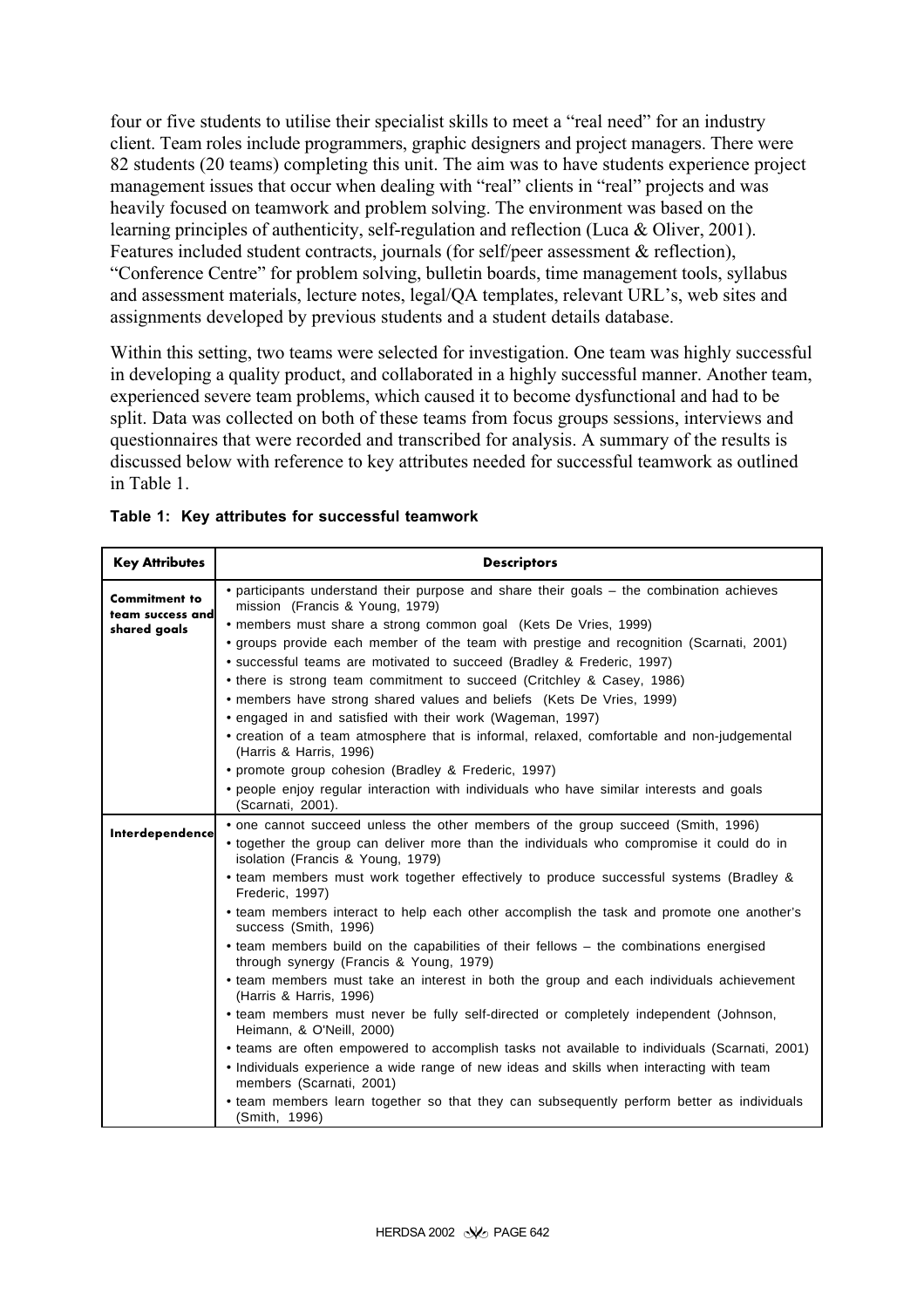| <b>Key Attributes</b>                                                     | <b>Descriptors</b>                                                                                                                                                                                                                                                                                                                                                                                                                                                                                                                                                                                                                                                                                                                                                                                                                                                                                                                                                                                                                                                                                                                                                                                                             |
|---------------------------------------------------------------------------|--------------------------------------------------------------------------------------------------------------------------------------------------------------------------------------------------------------------------------------------------------------------------------------------------------------------------------------------------------------------------------------------------------------------------------------------------------------------------------------------------------------------------------------------------------------------------------------------------------------------------------------------------------------------------------------------------------------------------------------------------------------------------------------------------------------------------------------------------------------------------------------------------------------------------------------------------------------------------------------------------------------------------------------------------------------------------------------------------------------------------------------------------------------------------------------------------------------------------------|
| Interpersonal<br>skills                                                   | • people must care for each other (Critchley & Casey, 1986)<br>• members must protect and support each other (Kets De Vries, 1999)<br>• feelings cab be expressed freely; (Critchley & Casey, 1986)<br>• members must be respectful and supportive of one another, and realistic in mutual<br>expectations (Harris & Harris, 1996)<br>• there is a high level of trust (Critchley & Casey, 1986)<br>• members respect and trust each other (Kets De Vries, 1999)<br>• foster trust, confidence and commitment within the group (Harris & Harris, 1996)                                                                                                                                                                                                                                                                                                                                                                                                                                                                                                                                                                                                                                                                         |
| Open<br>communication<br>and positive<br>feedback                         | • give and accept feedback in an non-defensive manner (Harris & Harris, 1996)<br>• ideal team should be highly diversified in the talents and knowledge each member<br>contributes, while maintaining open, non-threatening communication (Bradley & Frederic,<br>1997)<br>• value effective listening and communications that serves group needs (Harris & Harris,<br>1996)<br>• engage in open dialogue and communication (Kets De Vries, 1999)<br>• cultivate a team spirit of constructive criticism and authentic non-evaluative feedback<br>(Harris & Harris, 1996)<br>• team members must be open and truthful (Critchley & Casey, 1986)<br>• enable members to express group feelings (Harris & Harris, 1996)<br>• listen to all ideas and feelings; (Critchley & Casey, 1986)<br>• face up to conflict and work through it (Critchley & Casey, 1986)                                                                                                                                                                                                                                                                                                                                                                  |
| <b>Appropriate</b><br>team<br>composition                                 | • successful teams are a product of appropriate team composition (Bradley & Frederic, 1997)<br>• clarify member roles, relationships assignments and responsibilities (Harris & Harris, 1996)<br>• discuss differences in what each member has to contribute to the work (Wageman, 1997).                                                                                                                                                                                                                                                                                                                                                                                                                                                                                                                                                                                                                                                                                                                                                                                                                                                                                                                                      |
| <b>Commitment to</b><br>team processes,<br>leadership &<br>accountability | • tolerate of ambiguity, uncertainty and seeming lack of structure (Harris & Harris, 1996)<br>• instil approaches that are goal-directed, divide labour fairly among members and synchronize<br>efforts (Harris & Harris, 1996)<br>• accept individual accountability/personal responsibility; (Smith, 1996)<br>• team members are accountable for their share of the work (Smith, 1996)<br>• members subscribe to distributed leadership (Kets De Vries, 1999)<br>• decisions are made by consensus (Critchley & Casey, 1986)<br>• effective leadership is needed (Bradley & Frederic, 1997)<br>• encourage group participants, consensus and decisions (Harris & Harris, 1996)<br>• experiment with new ways to work more effectively; (Wageman, 1997)<br>• seek best practice from other teams and other parts of the organizations; (Wageman, 1997)<br>• be open to change, innovation and creative, joint problem solving (Harris & Harris, 1996)<br>• take action to solve problems without waiting for direction (Wageman, 1997)<br>• monitor the team's progress (Johnson, Heimann, & O'Neill, 2000)<br>• perform post-project analyses to find out what worked and what didn't (Johnson, Heimann,<br>& O'Neill, 2000) |

#### *Successful Team*

This team of students was highly successful in developing a quality product, as well as being highly collaborative. Their journal entries continually reflected positive comments about other team members, and at no stage during the semester was there a request or requirement to transfer marks from one team member to another. Team meetings were always friendly, and at no stage were team issues discussed as being problematic. The team always focused on the project and how the process of development could be improved by exploring expectations of the tutor, client and end users. An analysis of the data collected from this team indicated that they showed the attributes needed for successful teamwork. In almost all of their responses in interviews, focus group meetings and questionnaires it was evident that this team was committed to:

• *Commitment to team success and shared goals* - the team was highly focused on delivering a quality product, and not pre-occupied by personal issues that might have interrupted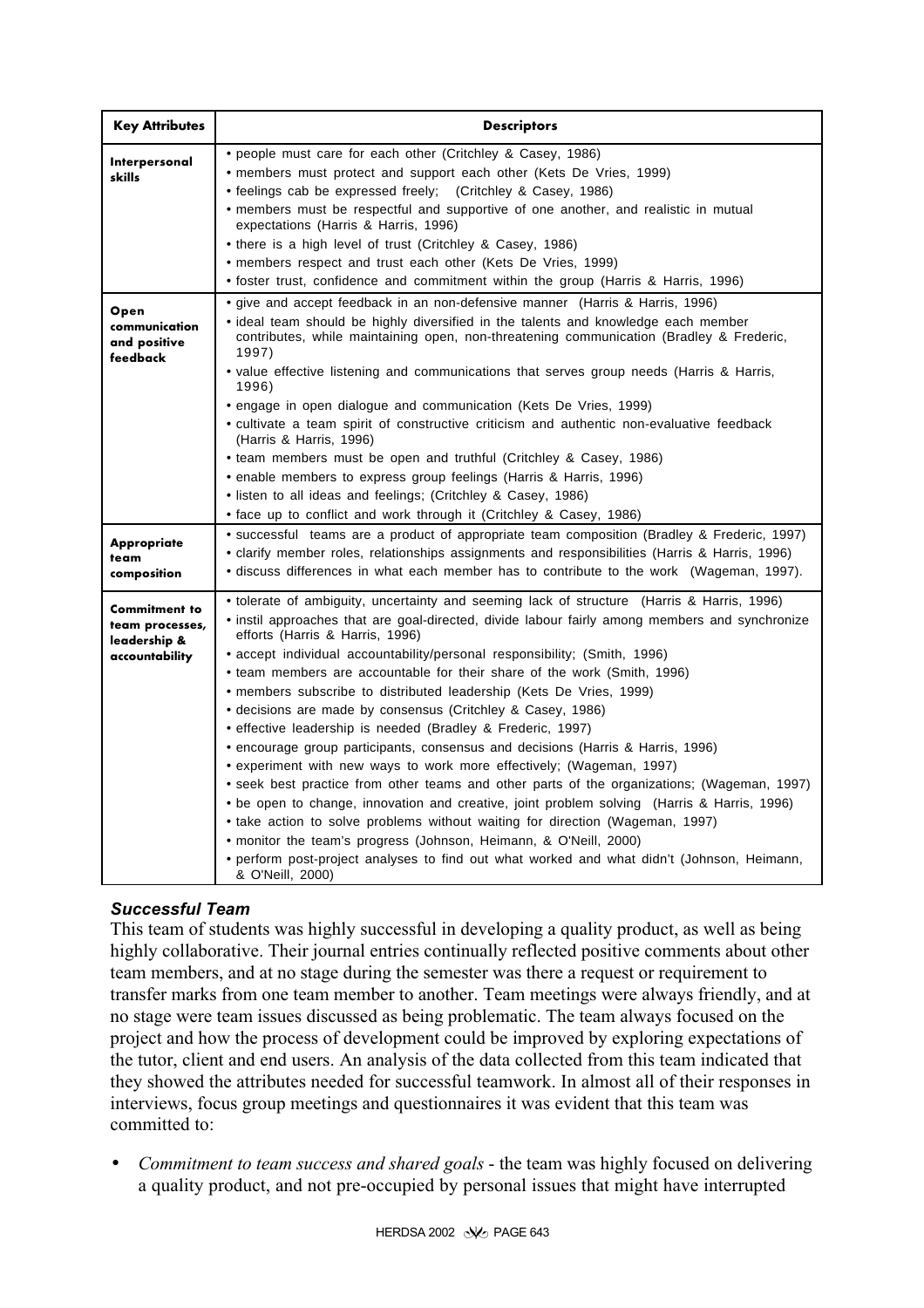this objective. They facilitated and nurtured positive, cooperative-working relationships based upon the focus of developing a quality final product that would impress their client tutor, peers and end users. The whole team was strongly motivated to out-perform other teams and shared a strong common goal of wanting to develop a product that would support their chances of gaining employment at the end of the course. This was evident in almost all of their responses;

- *Interdependence* the team members felt that they had a responsibility towards the other members of the team and that the success of the project was based upon each team member's contribution. Team members were always happy to help peers when they were experiencing difficulties. The team would proactively brainstorm problems individuals team members were having and offer assistance if needed;
- *Interpersonal skills* the team recognised that team members had different personalities and experienced problems at different stages. They showed consideration for each other, respected and supported others in difficult times.
- *Open communication and positive feedback* the team recognised that it was a "healthy" thing" to discuss problems or difficult issues and try to offer constructive help/criticism in trying to resolve these. They strongly valued open dialogue that enabled team members to express their concerns in a non-defensive manner. They were open and truthful about all aspects of the project;
- *Appropriate team composition* this team was proactive in selecting their team members well in advance for this unit. They had carefully considered the skills needed for each team member, and also the type of personality for each team member. These were carefully discussed and considered by two team members four months before the unit commenced;
- *Commitment to team processes, leadership & accountability* team members were all aware of the importance of everyone's role within the team and the process used by the team to plan and track the timing and quality of required tasks. The project manager was well respected by the team, and always consulted the team before making any major decisions. Also, the team had a number of quality assurance procedures which helped monitor activities as well as individual team members' accountabilities;

#### *Unsuccessful Team*

Another team of students experienced severe team problems, which caused it to become dysfunctional and had to be split. At the first peer assessment session, marks were transferred between team members, as it was perceived that some team members weren't contributing. Even though agreement was made at this meeting that marks should be transferred, and suggestions were made about how to improve the situation, resentment amongst team members escalated. This was clearly evident from the comments being made through the confidential on-line journal entries each week. The tutor had several meetings with the project manager and individuals to help try to resolve issues, but to no avail. At one of the team meetings a serious disagreement occurred, in which one of the team members verbally berated another, from which point there was no reconciliation. After this altercation, team members felt they could no longer work together, so even though they would experience a heavier workload, they unanimously agreed to split and form two separate teams. An analysis of the responses given by the successful team indicated that this team had a strong awareness of the attributes needed for successful teamwork. Comparing responses from this team against the key attributes needed for successful teams shown in Table 1, it was evident that this team was not congruent with these criteria: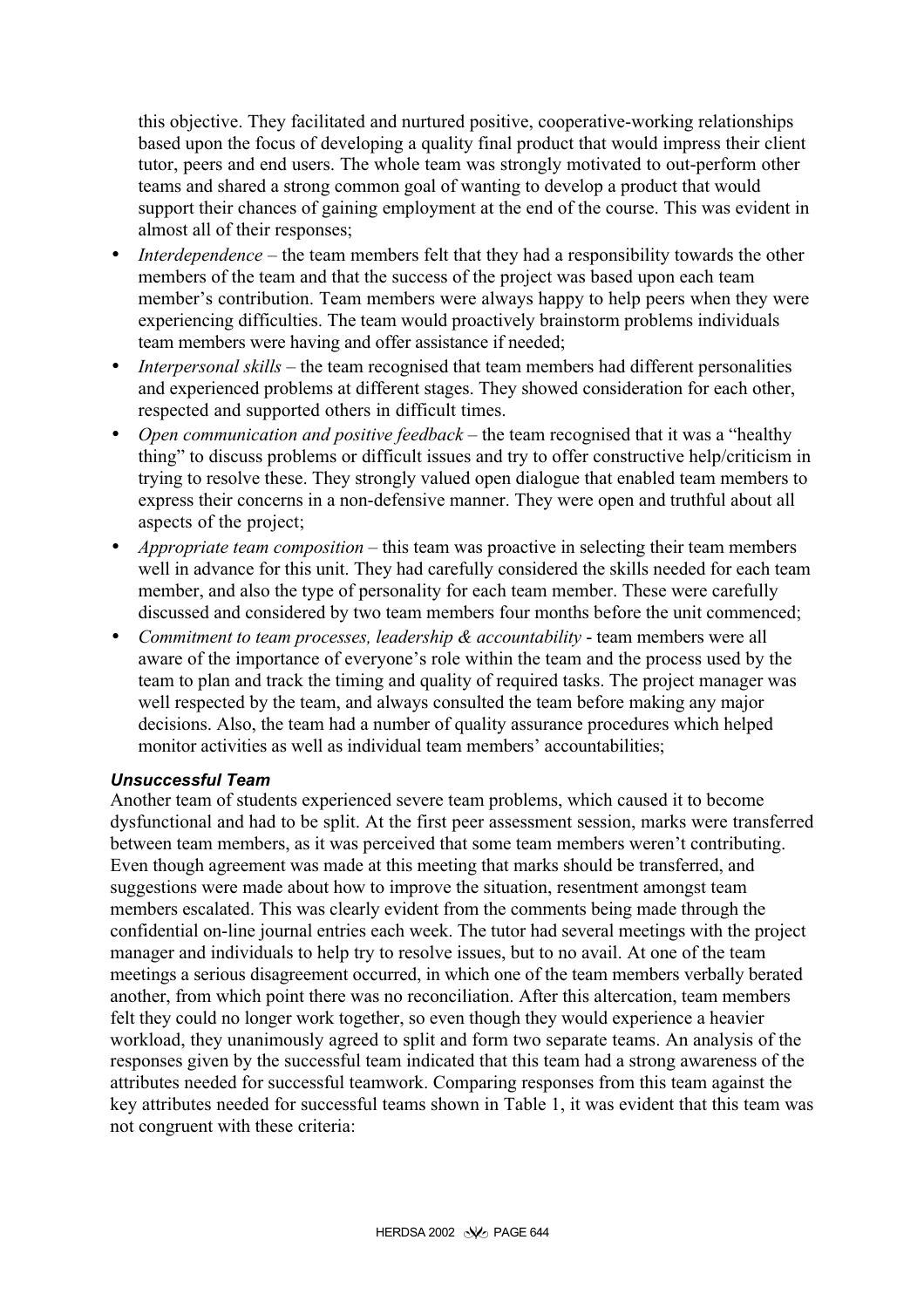- *Commitment to team success and shared goals* one team member was highly motivated to achieve a high quality product, though two others were content with merely just gaining a pass i.e. they were happy to put in minimal effort. This mismatch of expectations caused many problems and frustration for team members early in the semester;
- *Interdependence* two team members were highly competitive in this team that negated the development of a synergistic team environment. They were highly focused on our own tasks, and were not interested in helping others who may have been having problems. If others weren't performing, then the attitude was that peer assessment should be applied, rather than trying to support and help the individual. This caused a lack of team cohesion and cooperation, a feeling of disempowerment, and resulting in the eventual split of the team;
- *Interpersonal skills* the team showed little consideration for each other and gave almost no support for others in difficult times. Team members seemed unaware and very surprised that they had upset other team members by their comments. They seemed to have not detected they were hurting others feelings by their comments and the approaches taken to solve team problems;
- *Open communication and positive feedback* comments made by team members indicated that peers were inconsiderate of their situation and problems, and were not inclined to discuss problems, as they would only attract criticism and negative feedback. This resulted in team members not communicating freely or discussing their problems that had potentially damaging effect on the team;
- *Appropriate team composition* this team was formed haphazardly. Three of the original team members had a quick discussion in the class and decided to make a team, and another team member arrived a week later, so the team agreed to accept them in their team, as they needed to make a team of four. Expectations and skill were not carefully considered;
- *Commitment to team processes, leadership & accountability* the project manager happened to be the youngest in the team, and didn't command the respect needed. Team members often complained about team meetings being a waste of time, and also of team members being late or contributing effectively. One team member felt that he was not included in decision-making and did not receive all communication regarding the progress and development of the project from the project manager. The overall management of this team was perceived to be ineffective by most of the team members;

#### **Summary and Conclusions**

This study compared how well two teams performed by comparing attributes identified for successful teamwork, as shown in Table 1. From the results it is evident that these attributes played an important role in determining the success of these teams. The results show a compelling relationship between how the teams embraced these six attributes, and how successful the team was in collaborating and developing a quality product.

The results from this study indicate that these key attributes need to be carefully considered by both tutors and students when teamwork activities are proposed. Further research needs to be considered on how best to implement these strategies in a methodological fashion to ensure tutors and students acknowledge and understand the importance of how to implement each attribute i.e. a template outlining implications for best practice when designing and implementing constructivist learning designs which incorporate teamwork activities.